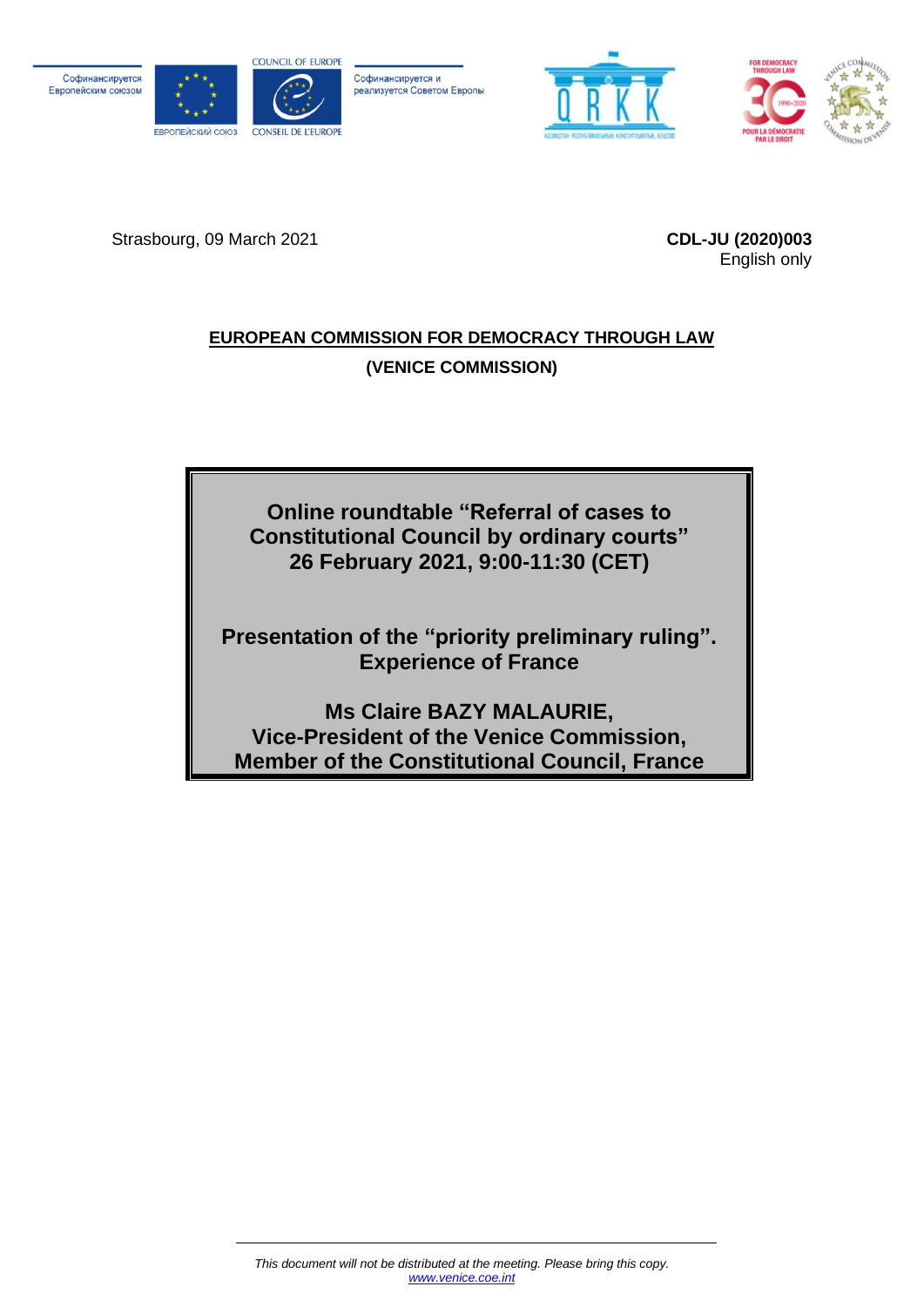In 2008, France has introduced a posteriori review alongside their existing a priori review of the constitutionality of acts. France veered away from its traditional reluctance towards judicial control of legislation, introducing the Priority Preliminary Ruling procedure (Question Prioritaire de Constitutionalité, or "QPC"). This procedure allows any individual (a citizen or a legal person) to challenge, before an ordinary judge, the constitutionality of a legislative act which allegedly restricts their rights and freedoms guaranteed by the Constitution.

The a posteriori constitutional review in France is an abstract review : the challenged provision is reviewed as a norm, notwithstanding to the particular circumstances of the case which is the source of the question raised for review.

It refers only to the infringement of the "rights and freedom" guaranteed by the Constitution. In France, many of them lie not only in the Constitution itself, but also in the Preambule and nowadays in the Charter for the protection of the environment. There is no direct access to the Constitutional council. Six points deserve attention.

1. Anyone involved in judicial proceedings can ask for such a review.

The judge himself cannot ask for a review. It belongs only to the parties. But it belongs to the court, to decide whether or not to refer the question.

The specificity of the French system is that it provides for a two-level filter system for referring preliminary questions. The first level is the court in front of which the question is raised. This court refers necessarily to the Court of cassation or the Conseil d'Etat if it is an administrative court. Only the Supreme Court thus involved may refer the question to the Constitutional court.

This allows to escape from a risk of overburdening the Constitutional court, especially considering that there are only nine members in the Council and it would have been difficult to ask them or only part of them to decide what questions deserve a decision of the Constitutional court.

To give a measure of the risk, from the beginning in 2010, the Constitutional council made an average of 80 decisions "QPC" a year, and it is the result of the work of the second level filter, which refers only about 25% of the referrals they receive.

2. All along, the procedure is written.

On pain of inadmissibility, a party contending that a statutory provision infringes rights and freedoms guaranteed by the Constitution shall present this argument in a separate written reasoned memorandum.

This kind of separate memorandum is requested all along the procedure. It applies also for other comments put forward by the parties on the application. At every stage, to the Constitutional council, such a written memorandum is compulsory, on pain of inadmissibility.

The court is bound by the analysis made by the applicant. It is bound by the grievances.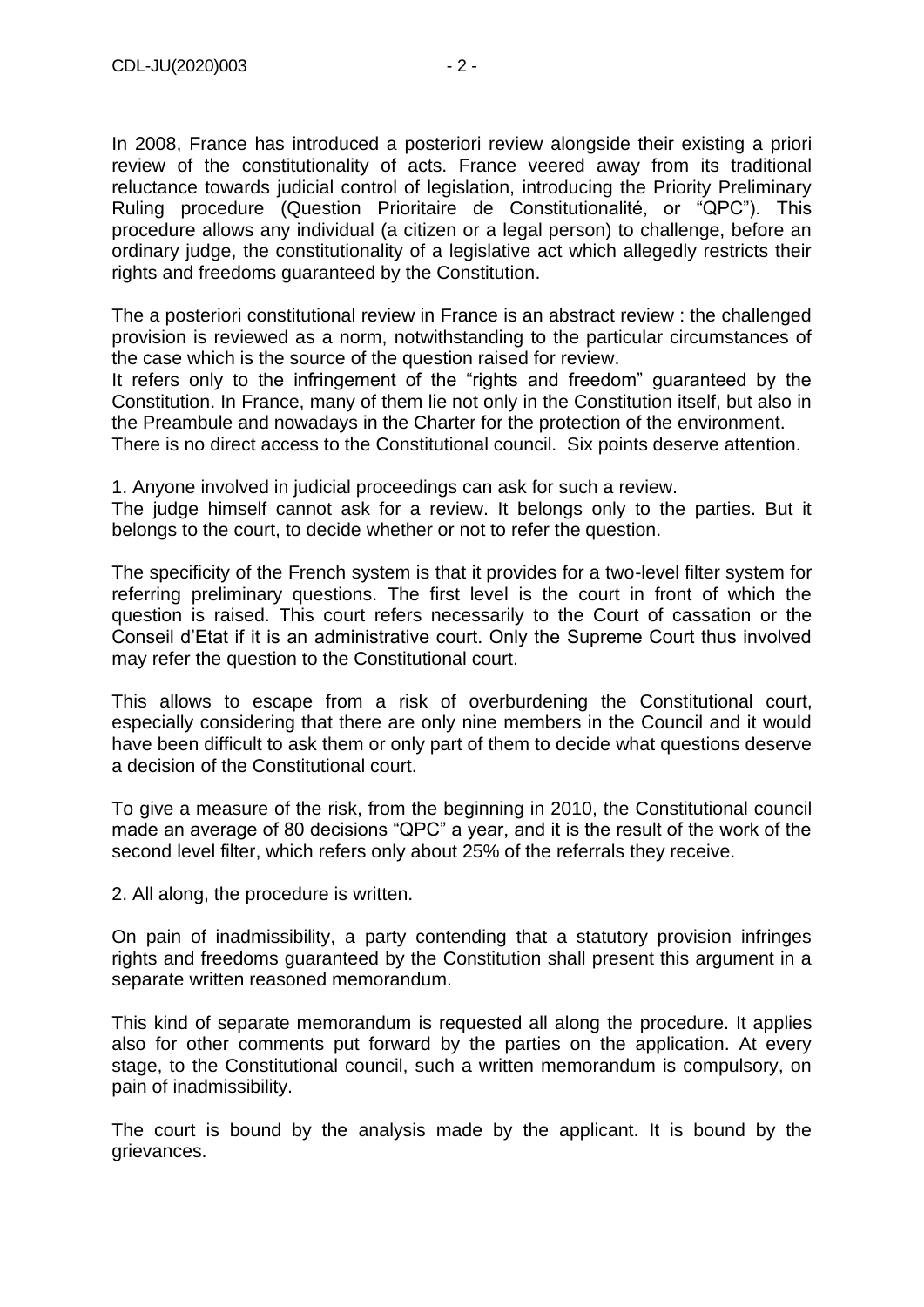This is made to allow the court to leave to the litigant the dispute and to oblige it to answer completely on the ground of the criteria for admitting the referral provided for by the law. It also allows to refuse to accept manifestly ill-founded, frivolous, abusive or repetitive complaints.

The law specifies that legal representation is mandatory before the Constitutional Council, but the courts have their own rules on the representation, and they are not modified for this review.

There is no appeal for challenging the refusal to transmit an application itself. But the challenge could appear as part of an appeal lodged against the decision settling all or part of litigation. A written reasoned memorandum, accompanied by a copy of the decision of refusal to transmit the application is required.

3. The law provides for criteria as grounds for referrals. Two of these criteria are common to all levels, the third is slightly different. We can put them with question marks :

Was the harm caused by the alleged unconstitutional act, and was this act the legal basis of the proceedings underway ?

Has the statutory provision already been referred to the Constitutional Council ?

As for the third one, the first level has to say whether the question appears to be serious, which means whether they detect issues that could create doubts concerning the constitutionality of a provision which they need to apply in a given case. Whereas the Cour de cassation and Conseil d'Etat have to say whether the question is a new one, and a serious one, which requires a more profound analysis.

4. The judicial proceedings are interrupted by the admissibility of the application.

If there are motives not to suspend the proceeding (for instance, when somebody is in jail), the judge can rule immediately. He can also take interim measures.

The first judge shall rule "without delay" at the first level. The second level, (we name it the filter) must give its decision within the delay of three months. If there is no decision in the time limit, the question is directly referred to the Constitutional council. And the Council itself has three months to make its decision.

These time limits are set to make sure that the proceedings which were stopped because of the preliminary ruling procedure resume in the shortest possible time. In some cases, it could take only six months from the first memorandum to the final decision.

5. Constitutional proceedings are adversarial.

Not only the Prime minister (as chief of administration) is present, but other litigants involved in similar procedures and defenders of the law can also appear before the Council. Various persons, interested in the claim, such as associations, can participate in the dispute.